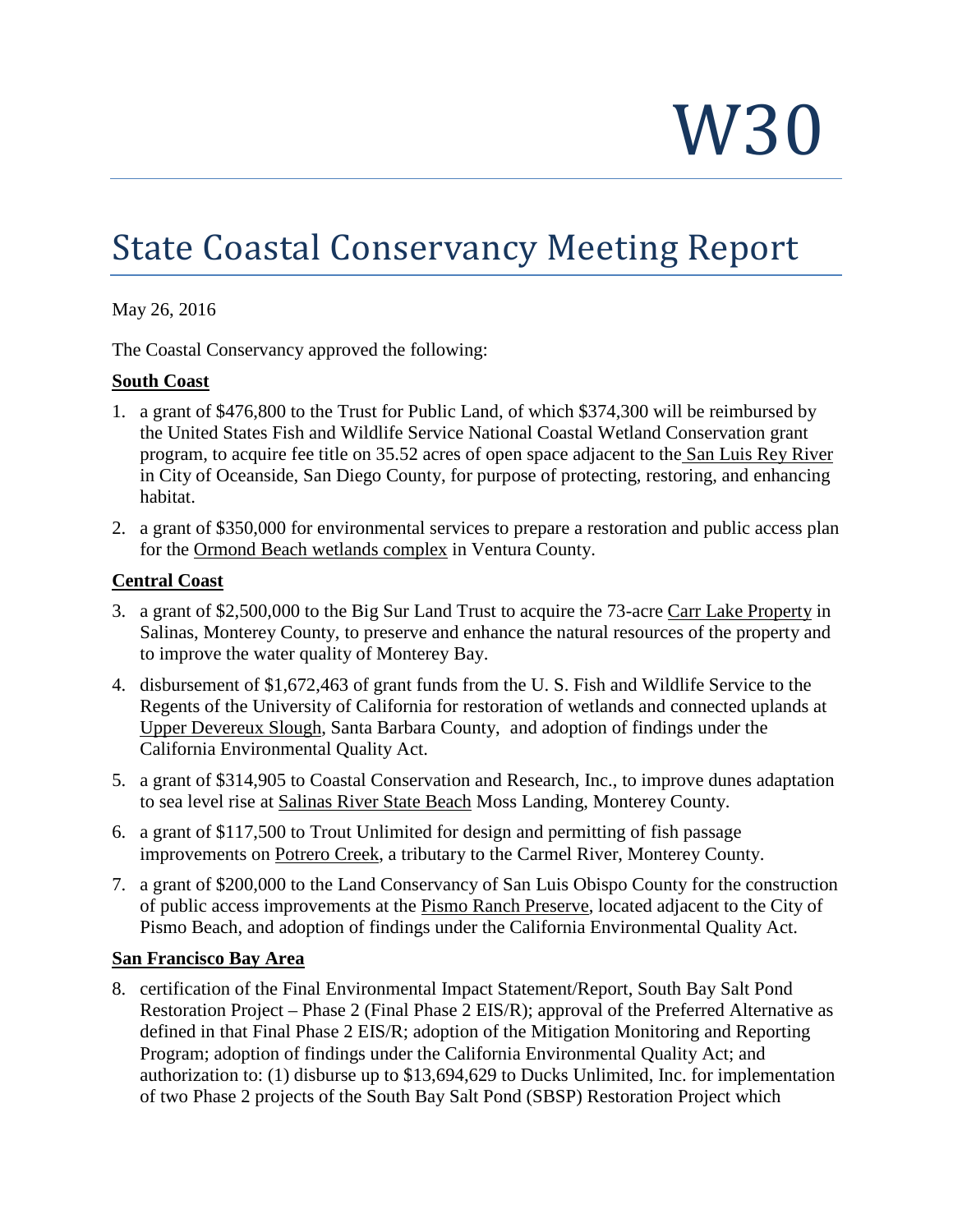#### **Coastal Conservancy Meeting Report Page 2 May 26, 2016**

includes \$11,489,333 in reimbursable grant funds; (2) disburse up to \$100,000 to the Aquatic Science Center to maintain and manage [www.southbayrestoration.org](http://www.southbayrestoration.org/) and the associated project data and information on this site for approximately two additional years; (3) disburse up to \$967,500 for engineering and environmental services, project management, and related activities to support implementation of Phase 2 of the SBSP Restoration Project, \$67,500 of which is reimbursable; and (4) enter into a Design Agreement with U.S. Army Corps of Engineers for design of the project elements recommended in the South San Francisco Bay Shoreline Study.

- 9. a grant of \$250,000 to the Sonoma Resource Conservation District to design and implement conservation practices to increase water sustainability at four vineyards in the Sonoma Creek watershed in Sonoma County and adoption of findings under the California Environmental Quality Act.
- 10. disbursement of \$68,250 of U.S. Fish and Wildlife Service grant funds to Marin Audubon Society to prepare environmental analyses, designs, and other information needed for permit applications for restoration of a 5.2-acre site adjoining the Corte Madera Marsh Ecological Reserve in Marin County.

## **North Coast**

- 11. a grant of \$1,000,000 to the City of Eureka for construction of three segments of the Eureka Waterfront Trail, creating approximately 3.75 miles of the California Coastal Trail in the City of Eureka, Humboldt County, and adoption of findings under the California Environmental Quality Act.
- 12. a grant of \$570,000 to the Mendocino Land Trust for the construction of 2.2 miles of new trail at Pelican Bluffs and a new coastal accessway at Newport and adoption of findings under the California Environmental Quality Act.
- 13. a grant of \$500,000 to The Wildlands Conservancy to construct an ADA-accessible 30-space parking area and related improvements at the Jenner Headlands in coastal Sonoma County, and adoption of findings under the California Environmental Quality Act.
- 14. a grant of \$378,366 to the North Coast Resource Conservation and Development Council to: 1) develop conceptual designs for enhancement of at least two off-channel coho salmon habitat sites; 2) develop comprehensive water conservation plans on at least three priority agricultural properties; and 3) construct a 100,000 gallon rainwater catchment system in the Lower Green Valley Creek watershed in Sonoma County.
- 15. a grant of \$490,578 to Turtle Island Restoration Network to produce design plans, prepare permit applications, and provide environmental compliance for restoration of floodplain coho salmon rearing habitat on a one mile reach of Lagunitas Creek, Olema, Marin County.
- 16. a grant of \$250,000 to the Coastal Ecosystems Institute of Northern California to prepare construction design, environmental, and permit application documents for the Cochran Creek Fish Passage and Channel Restoration project on Fay Slough, near the City of Eureka, Humboldt County.